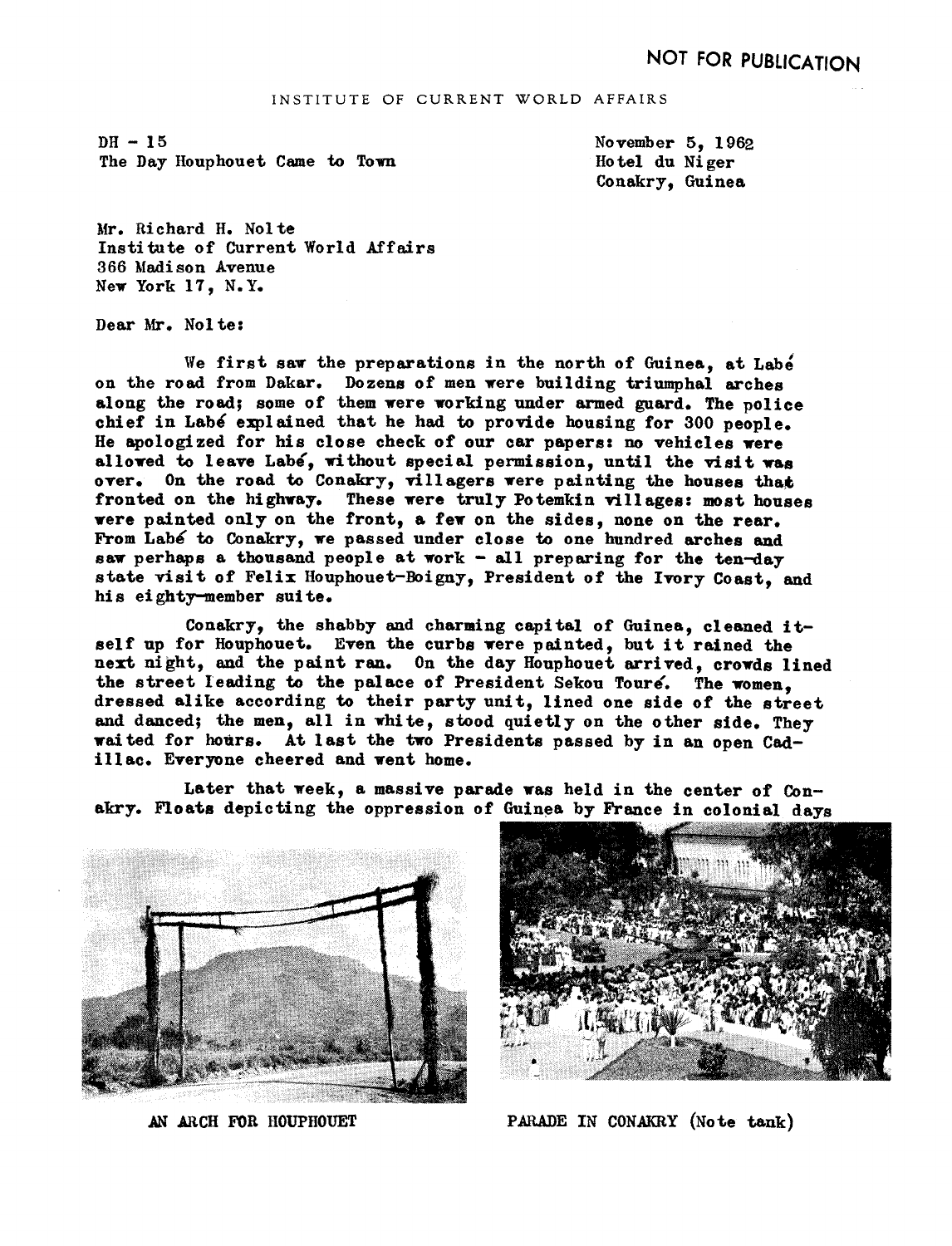$DH - 15$  -2 -

were followed by four or five big tanks (Russian). It is doubtful that these monsters, so proudly paraded in the streets of Conakry, could ever get to Guinea's borders to fight a hypothetical enemy. This does not mean the tanks are there primarily to protect the government against its people. They may be simply toys - expensive toys, since Guinea must pay for them  $-$  whose main purpose is to be used in parades. Later on Touré and Houphouet made speeches. The crowd thinned out as they spoke; many people had been standing in the sun for four hours. Both Presidents harked back to the days before 1958 when they were political comrades. Both spoke of the "misunderstandings" since 1958, in the years when Touré called Houphouet a French puppet, and Houphouet helped France quarantine Touré. Both proclaimed that the misunderstandings were now over, and Horoya, the paper of the ruling Parti Democratique de Guinée. later announced that Guinea and Ivory Coast were now "one country with two capitals". Touré said that African unity will have to be primarily economic, "with respect for the political options of each"  $-$  a reversal of his former emphasis on political union. Houphouet in turn dutifulIy praised the ideal of that unity which he has done so much, successfully, to prevent.

An evening of cultural events was staged for Houphouet at the PDG headquarters. (In tribute to the party's predominant role in Guinea, its building is handsomer than most government offices.) A few songs that sounded remarkably like West Indian Calypso. The songs mentioned Toure occasionally - Houphouet's name was added for the occasion - but they spoke mainly of the party, for there is relatively little cult of personality about Toure. Indeed Toure, who is refreshingly casual at times, is said to discourage too much adulation. A few dances, then a short play. The play was written and staged by the party organization of the region of Mamou, and won the annual dramatic competition against the entries of Guinea's 28 other regions (There are also dance and song competitions.) It is worth describing in some detail since it deals with a stock West African theme - rural exodus - and it may offer some insights about Guinea today.

As the curtain goes up, a group of young people sitting around drinking in a (Moslem) village. Two young men are told by their girls that the girls will not marry them unless they go to the city and make some money. The young men say: "Never will we till the soil, never will we join the cooperative". (The second phrase is propaganda, but the first is the creed of any youth who gets through elementary school.) After deciding to go, they consult the mexabout for charms, promising him to pay him on their return. No charms on credit, says the marabout, and the youths dig up the cash they claimed not to have. They trek to Conakry, stopping occasionally to offer a slapstick prayer to the "grande ville". The next scene opens in the home of a government official who is a distant relation of one of the youths. The official, vastly self-important. is reading Horoya and listening to the inevitable transistor; his wife is badgering him about money, explaining that they have no cash because -Monsieur' insists on supporting hordes of relatives. The official eases his feelings by ferociously chasing a tattered frightened servant around the room. The two young men creep shyly into the room, and the official gives them a surly greeting. One youth explains that he is Mamadou, son of a cousin of the official. "Ech of my cousins has several sons named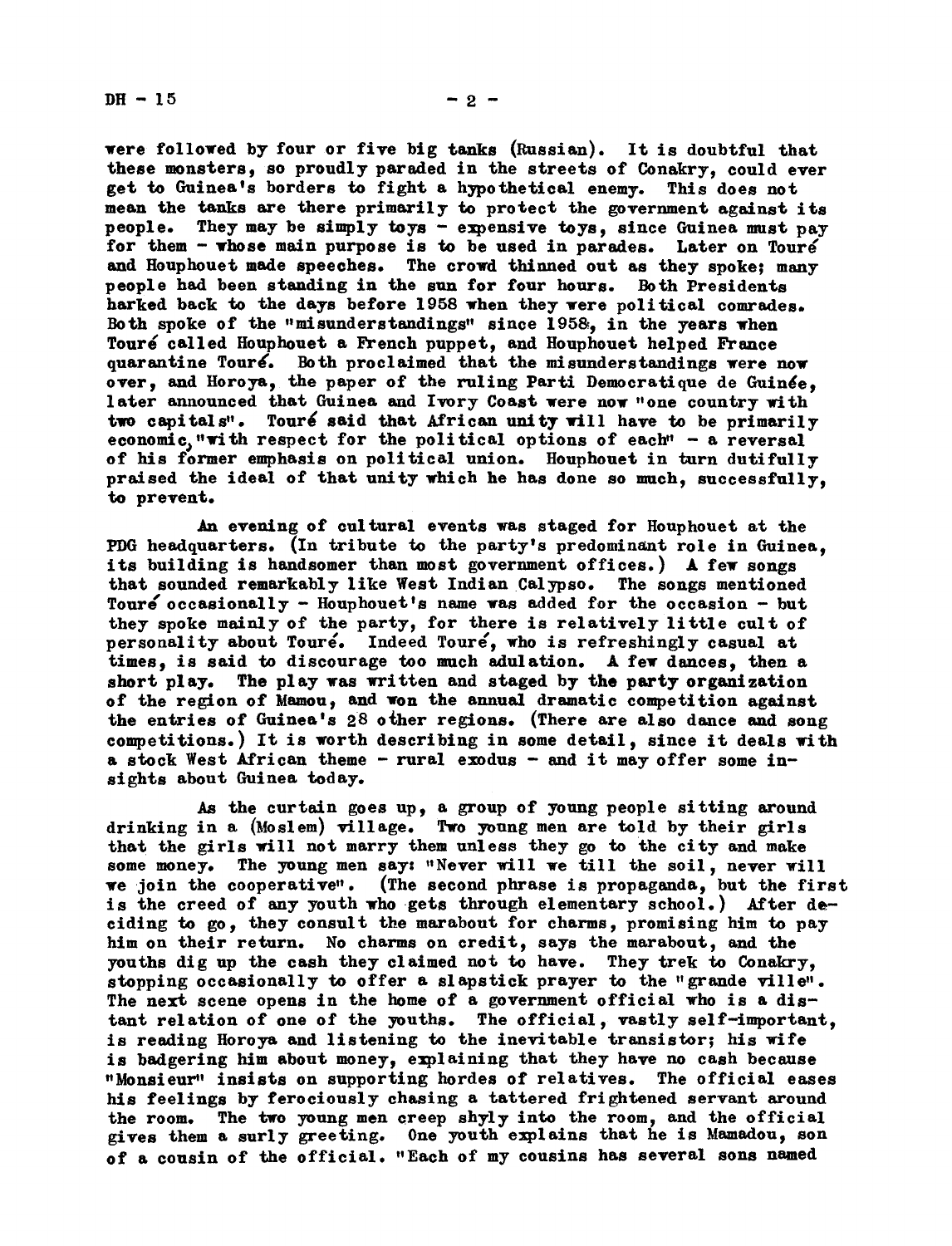Mamadou," says the official, but eventually the relation is established. The wife refuses to take them in, and the official sends them away after he discovers that they have neither jobs nor party cards. The youths end up as "wally-wallys", the ragged men who fight to carry suitcases at the station, or hang around the port in the hope of odd jobs. Things get worse and worse. Mamadou broods "Once Ihad a name, biamadou the Fortunate... Now I'm only Mamadou Wally-wally..." Eventually they are arrested by the party's youth militia and sent home to their village. They appear. hanging their heads, before the clean-cut young men and women of the cooperative. They say they were all wrong, they are forgiven, and the play ends with everyone chanting: "Vive le PDG... Vive la cooperative."

What is worth noting about this play? (It was, incidentally, surprisingly well acted, particularly by the two youths.) It was a morality play that had the party's seal of approval - and a morality play in comic form is unusual in itself. (Down in the front row, Sekou Touré was laughing uproariously.) There were no major heroes or villains. Except for the sacrosanct party and cooperative, everyone was goodhumouredly mocked. The government official on stage was a devastatingly accurate parody of many members of the audience. That this play could be performed.

at this point in revolutionary Guinea\*s brief and troubled history, is a tribute to the realism of the nation's rulers. One may even dare to hope that this capacity for self-mockery and the play is not the only place I have seen  $it$  - will help protect Guinea from the solemn excesses of revolution

A few days later Houphouet set sail for home, and the grand tour was over. What had been accomplished? For Guinea  $-$  and we of course saw it from the Guinean side  $-$  it put a ceremonial seal on Touré's efforts to mend relations with his neighbors. Touré, largely isolated a year ago, has been seeking friends all over recently. Last spring he came to







STREET SCENES DURING HOUPHOUET 'S VISIT TO CONAKRY